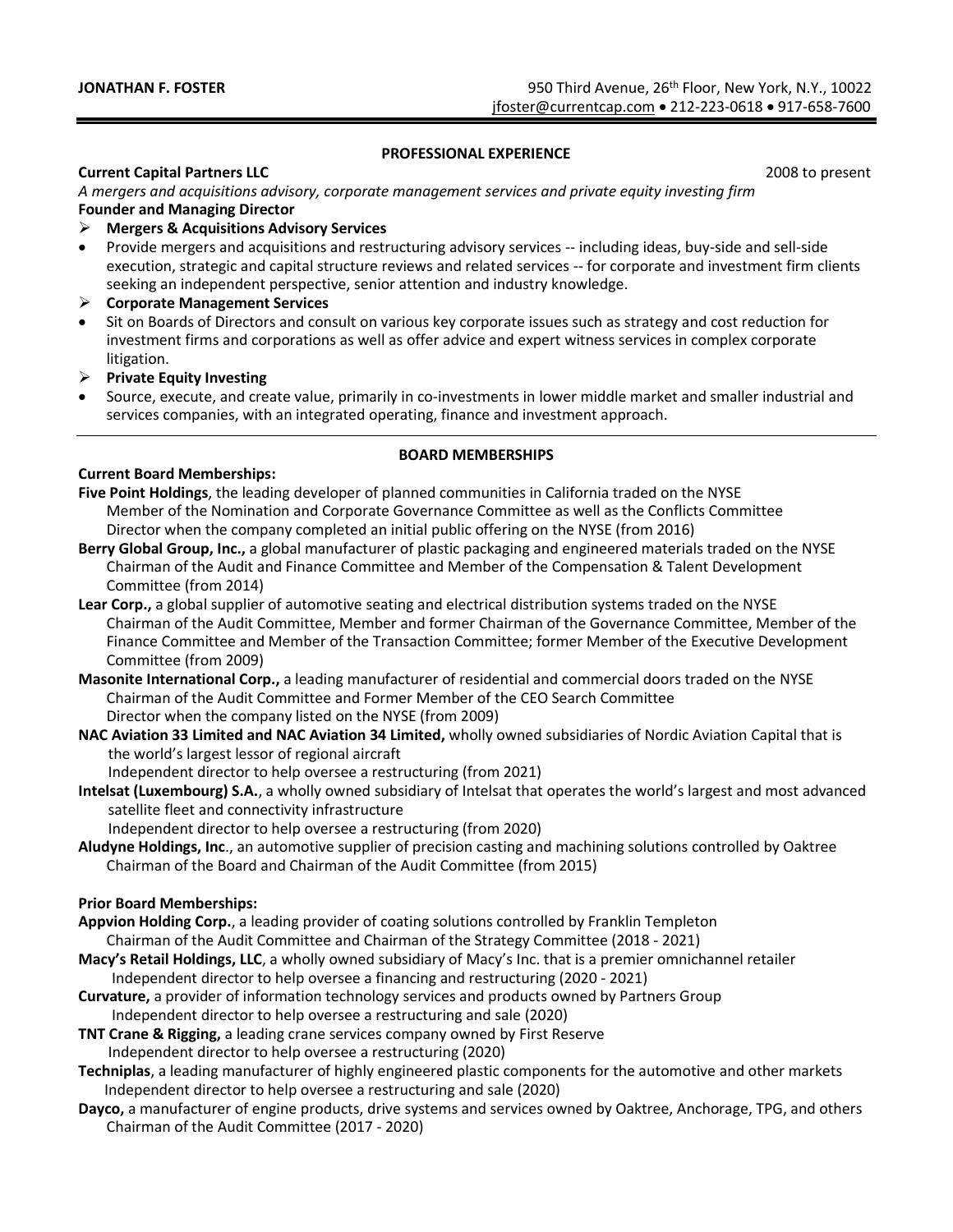- **Craftworks LLC**, the owner and operator of Old Chicago, Logan's and other restaurant brands owned by Centerbridge Lead Independent Director, Chairman of the Compensation Committee and Member of the Audit and Restructuring Committees (2018 - 2020)
- **Rimstock plc,** the leading manufacturer of automotive wheels in the U.K. owned by Safanad and Current Capital Member of the Audit Committee (2016 – 2020)
- **Sheridan Partners II,** a major private equity fund that acquires and operates oil and gas producing properties Independent director to help oversee a restructuring (2019 - 2020)
- **Harley Marine Services, Inc.**, a leading provider of marine transportation services owned by its Founder and Macquarie Chairman of the Board, independent director and Chairman of the Audit Committee to help facilitate a restructuring (2018 - 2019)
- **Wok Parent / P.F. Chang's, the owner and operator of P.F. Chang's and Pei Wei restaurants owned by Centerbridge**  Independent director to help oversee a restructuring and ultimate sale (2018 - 2019)
- **Wayne Real Estate Parent Company, LLC**, a wholly owned subsidiary of Toys "R" Us, the iconic toy retailer Independent director to help oversee a restructuring (2017 - 2019)
- **GenOn Energy**, a wholesale power generation company owned by NRG Energy and traded on the NYSE Chairman of the Audit Committee and Member of the Governance Committee consisting of independent directors to oversee a financial restructuring (2016 - 2018)
- **Urban Lending Solutions**, a mortgage services company privately owned by an individual Independent director to help oversee a restructuring (2017 - 2018)
- **Pinnacle Holdco S.À.R.L. (Paradigm),** the largest independent software firm for the oil and gas industry owned by Apax Independent director to help oversee a restructuring (2017)
- **Neo Cayman Holdings Ltd.,** a rare earth materials company controlled by Oaktree Chairman of the Audit Committee (2016 - 2017)
- **AFGlobal Corp.**, a manufacturer of engineered products primarily for the oil and gas industry owned by First Reserve Independent director to help oversee a restructuring (2016 - 2017)
- **Chemtura Corp.**, a global specialty chemicals company traded on the NYSE Member of the Compensation and Governance Committee and the Employee Health and Safety Committee; Former Chairman of the Compensation Committee (2010 - 2017)
- **Vertellus Specialties Inc.,** a specialty chemicals company owned by Wind Point Partners Chairman of the Special (Restructuring) Committee and Member of the Audit Committee (2016 - 2017)
- **Sabine Oil & Gas Corporation**, oil and gas exploration and production company traded on the OTC Market Chairman of the Governance Committee and Member of the Investigations Committee (2015 - 2016)
- **Tompkins Inc.,** a supply chain solutions company owned by management and GSO, the credit hedge fund owned by Blackstone Group (2008 - 2015)
- **Contech Engineered Solutions,** a site solutions company owned by investment funds led by Anchorage and Littlejohn Chairman of the Compensation Committee and Member of the Audit Committee (2012 - 2015)
- **TI Fluid Systems Limited,** a global automotive fluid storage company owned by various investment funds led by Anchorage, Monarch and Oaktree
- Chairman of the Compensation Committee and Member of the Audit Committee (2014 2015)
- **Jones & Frank,** a distributor of fuel and fuel handling systems owned by MidOcean Partners Independent director to help oversee a restructuring (2015)
- **Stackpole International,** a manufacturer of automotive pumps and powdered metal components acquired by The Sterling Group and Current Capital and later sold to Crestview Partners
- Chairman of the Audit Committee and Member of the Compensation Committee (2011 2013)
- **Smurfit-Stone Container Corp.,** a leading containerboard and corrugated packaging producer traded on the NYSE Member of the Compensation, Finance, CFO Search and Transaction Committees (2010 - 2011)
- **Vie Financial Group, Inc.,** a provider of electronic trading services traded on the NASDAQ (2002 2005) Member of the Audit Committee
- **BrandPartners**, a creator of retail environments for banks traded on the NASDAQ (1999 2001) Member of the Audit Committee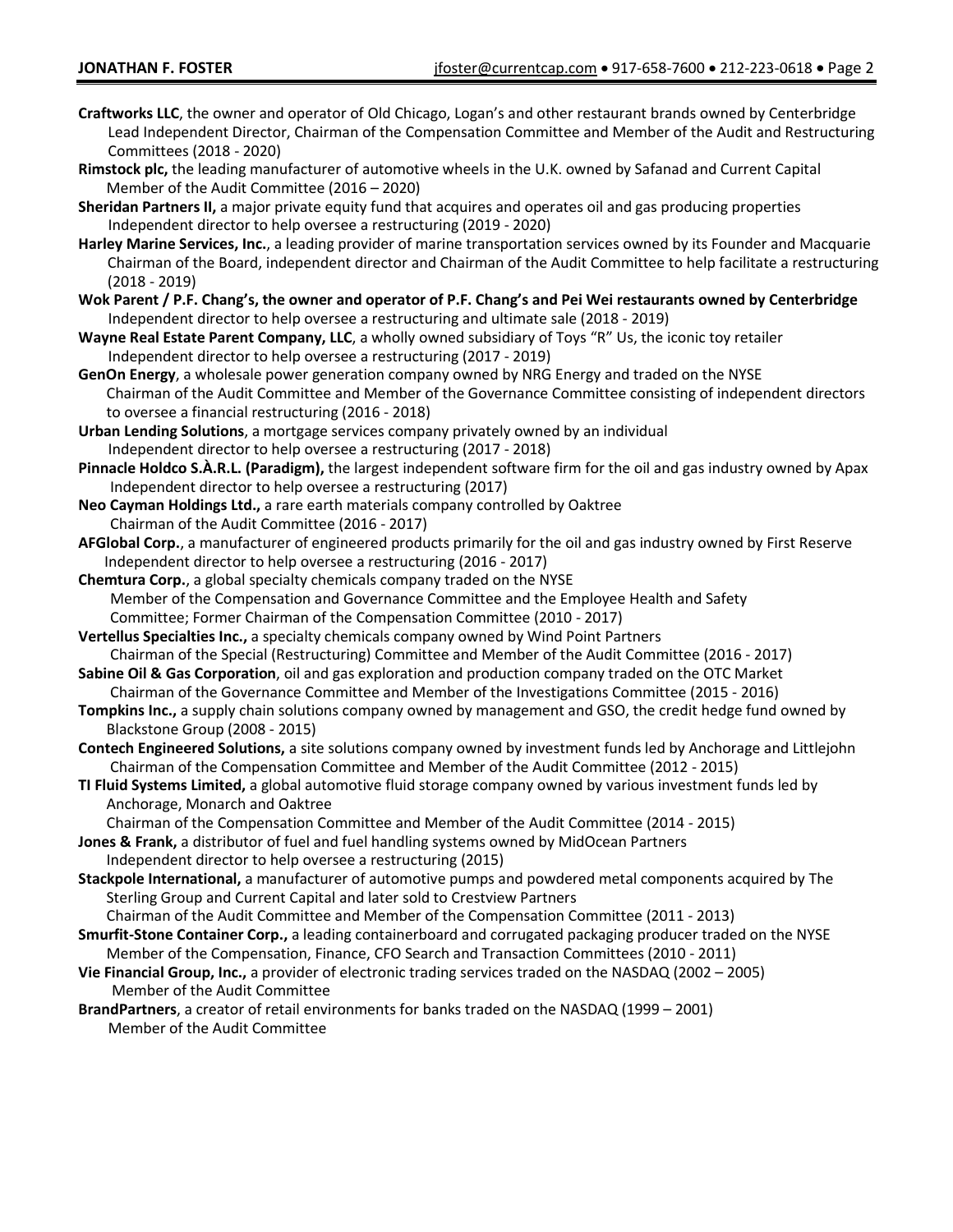#### **PREVIOUS EXPERIENCE**

| <b>Wachovia Securities</b>                                                                               | 2007 to 2008 |
|----------------------------------------------------------------------------------------------------------|--------------|
| Investment banking business of Wachovia acquired by Wells Fargo                                          |              |
| <b>Managing Director and Co-Head of Diversified Industrials &amp; Services</b>                           |              |
| Focused on mergers and acquisitions and debt and equity financings for companies and Financial Sponsors. |              |
| <b>Revolution Living</b>                                                                                 | 2005 to 2007 |
| Started by Steve Case, Co-Founder of AOL; focused on consumer and transportation companies               |              |
| <b>Executive Vice President - Finance &amp; Business Development</b>                                     |              |
| Played an active role in portfolio management as well as the sourcing and execution of new investments.  |              |
| <b>The Cypress Group</b>                                                                                 | 2002 to 2004 |
| A \$3.5 billion private equity investment firm                                                           |              |
| Managing Director and Member of the Investment Committee                                                 |              |
| Led the General Industrial & Services activities.                                                        |              |
| <b>Bear Stearns &amp; Co.</b>                                                                            | 2001 to 2002 |
| Global investment bank                                                                                   |              |
| <b>Senior Managing Director, Industrial Products &amp; Services Group</b>                                |              |
| Led efforts in mergers and acquisitions advisory services.                                               |              |
| Toysrus.com                                                                                              | 1999 to 2000 |
| The e-commerce business of one of the world's largest toy retailers                                      |              |
| <b>Executive Vice President - Chief Operating Officer &amp; Chief Financial Officer</b>                  |              |
| Played a key role in hiring a team, raising venture capital and a unique outsourcing deal with Amazon.   |              |
| Lazard                                                                                                   | 1989 to 1999 |
| Leading global investment banking firm                                                                   |              |
| Managing Director • Vice President • Associate                                                           |              |
|                                                                                                          |              |

• Focused on mergers and acquisitions for industrial companies. Established first effort with financial sponsors.

#### **APPOINTMENTS**

**The Better Boards Initiative,** Initiative that, through large-scale qualitative research, seeks to uncover how boards capitalize on gender and racial diversity and capture best practices for better business results (from 2021) Advisor

**New York Power Authority,** America's largest state-owned power organization (2008 - 2016)

 Trustee, Vice Chairman, Chairman of the Strategic Planning and Energy Policy Committee as well as member of the Audit and Finance Committees. Appointed by three Governors and confirmed by the Senate.

**National Association of Corporate Directors 2015 Directorship 100 List National Association of Corporate Directors 2015 Blue Ribbon Commission on Long-Term Value Creation**

#### **LICENSES & EDUCATION**

**FINRA Licenses**: Series 7, 24, 79, 99 and 63

**Executive Education Program,** University of California Berkeley School of Law, "ESG: Navigating the Board's Role" - 2021

**Executive Education Program,** Harvard Business School, "Making Boards More Effective" - 2013

**MSc, Accounting and Finance,** London School of Economics - 1985

**BBA, Accounting,** Emory University – 1984

#### **PERSONAL**

Married with two adult children and a goldendoodle. Avid cyclist, wine enthusiast, enjoy international travel.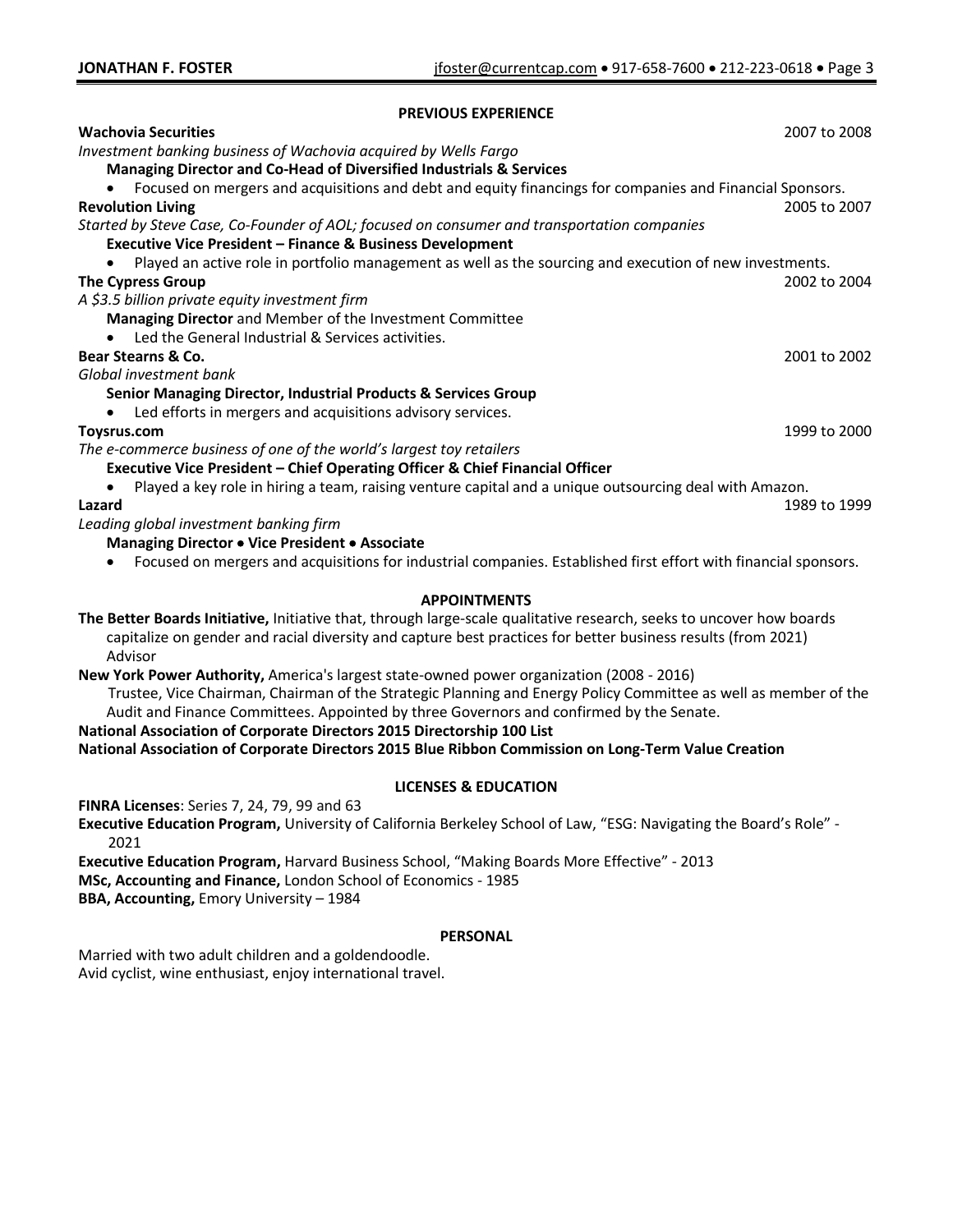# JONATHAN F. FOSTER

Expert Witness Reports and Testimony Experience

*Michael H. Wehrle et al. v McJunkin Red Man Corporation* Expert Report and Deposition Testimony (Court of Chancery of the State of Delaware) **October 5, 2011 Case Number 5683-VCS**

*Martin Marietta Materials, Inc. v Vulcan Materials Company* Expert Report and Deposition Testimony (Court of Chancery of the State of Delaware) **February 14, 2012 Case Number 7102-CS** 

*United Company Rusal PLC vs Interros International Investments Limited* Expert Report (London Court of International Arbitration) **September 21, 2012 Case Number 101666**

*Pension Benefit Guaranty Corporation v Asahi Tec* Declaration (U.S. District Court for the District of Columbia) **April 5, 2013 Case Number 1:10 – CV-01936-ABJ (ABJ)**

*Judith Knight et al. v Gilbert S. Lavine et al.* Expert Report and Deposition Testimony (U.S. District Court for the Eastern District of Virginia) **May 3, 2013 Case Number 1:12-cv-00611-LO-JFA**

*One Asia (HK) Ltd. v Diamond Castle*  Expert Report (International Court of Arbitration of the International Chamber of Commerce) **October 4, 2013 Case Number 19100/AGF**

*Antioch Litigation Trust v McDermott Will & Emery* Expert Report and Deposition Testimony (U.S. District Court for the Southern District of Ohio Western District at Dayton) **October 14, 2013 Case Number 09-CV-218**

*Aidan Foley and AF Double Eagle v Aintabis et al* Expert Report and Deposition Testimony (U.S. District Court for the Central District of California) **February 14, 2014 Case Number 13-CV-03691-DSF (SSx)**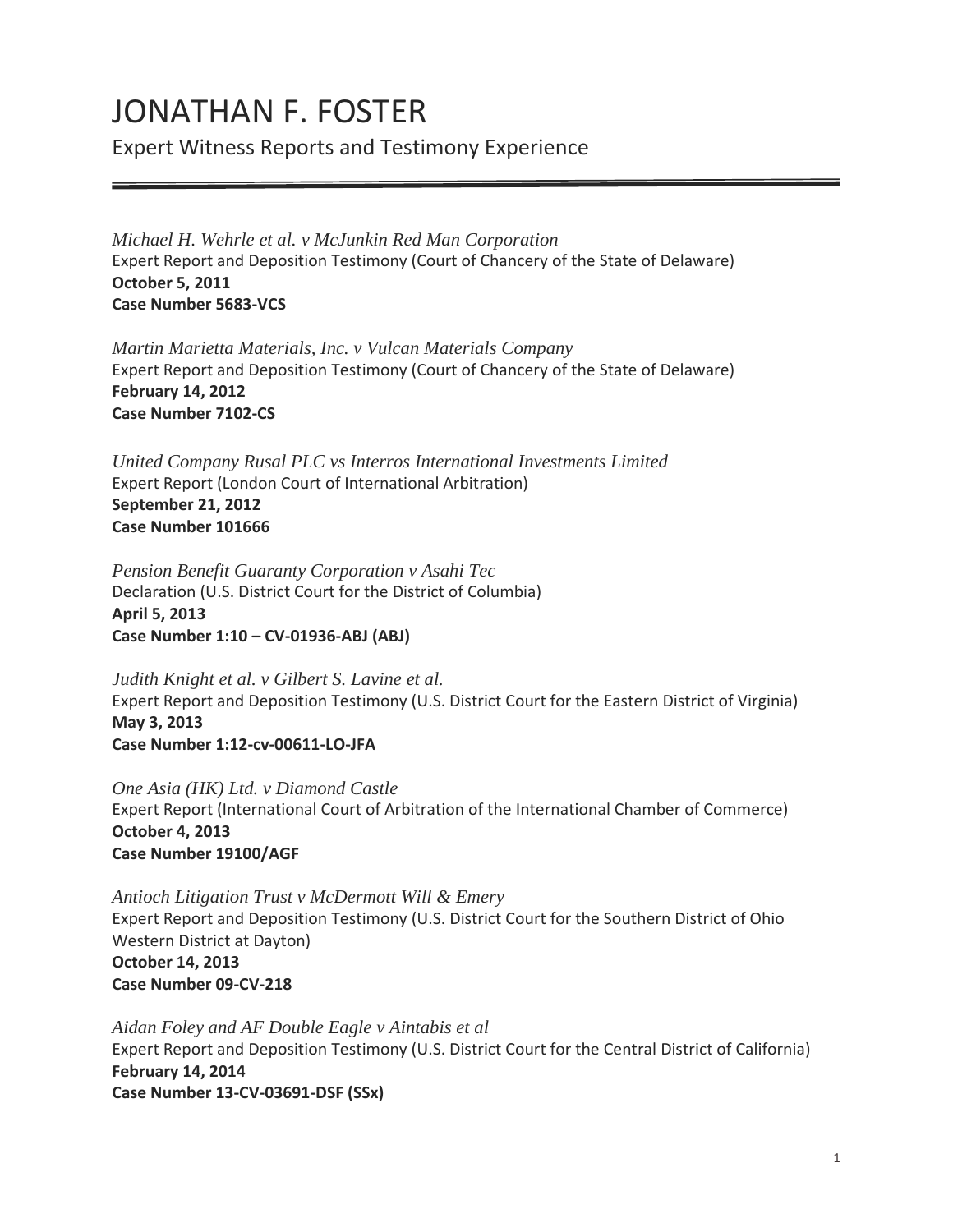*Financo v The Jones Group and Sycamore Partners* Expert Report (Judicial Arbitration and Mediation Services, Inc., New York, New York) **October 17, 2014**  Arbitration Testimony (Judicial Arbitration and Mediation Services, Inc., New York, New York) **November 10, 2014 JAMS Ref. No. 1425016156**

*Chardan 2008 China Acquisition Corp. et al v Law Offices of David J. Stern, P&M Corporate Finance et al* Expert Report (17<sup>th</sup> Judicial Circuit for Broward County, Florida) **December 6, 2014 Case Number 12-00096(19)**

*TIBCO Software Inc Stockholders Litigation* Expert Report and Deposition Testimony (Court of Chancery of the State of Delaware) **September 16, 2015** Rebuttal Report (Court of Chancery, State of Delaware) **October 7, 2015 Case Number 10319-CB**

*Colin Veitch and VSM Development v Virgin Management and Other Virgin Entities* Expert Report (U.S. District Court, Southern District of Florida) **December 1, 2015** Rebuttal Report (U.S. District Court, Southern District of Florida) **December 14, 2015 Case Number 15-20989-CIV-MOORE/MCALILEY**

*Move, Inc. v Zillow, Inc., Errol Samuelson and Curt Beardsley* Response to Interrogatory No. 3 stating in detail opinions of expert witness expected to be called at trial and deposition testimony (Superior Court of the State of Washington, King County) **February 1, 2016** Declaration (Superior Court of the State of Washington, King County) **March 7, 2016** Declaration (Superior Court of the State of Washington, King County) **May 2, 2016 Case Number 14-2-07669-0**

*Alcoa Inc. v Alumina Limited* Affidavit (Court of Chancery, State of Delaware) **August 12, 2016 Case Number 12385-CB**

*James J. Cotter, Jr. v Margaret Cotter et al. / Reading International, Inc.* Expert Report and Deposition Testimony (District Court, Clark County Nevada) **September 28, 2016 Case No. A-15-719860-B**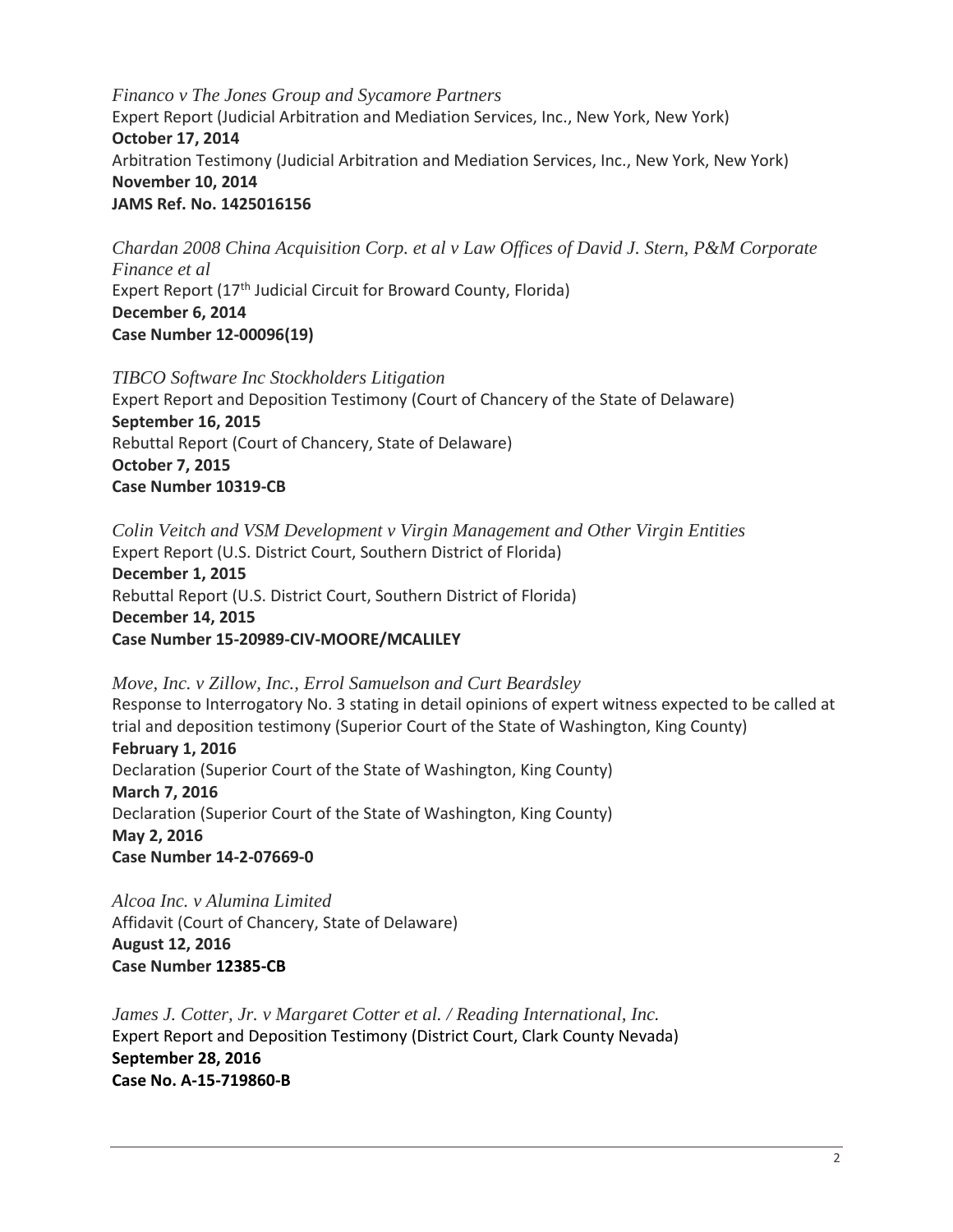*Great American Chicken Corp, Inc. and US Food Corp, Inc. v Ataollah Aminpour et al.; Ataollah Aminpour v Shaoul Levy, et al.* Expert Report and Deposition Testimony (Superior Court of California, County of Los Angeles) **February 26, 2017 Case No. SC119261 and SC120155**

*Alere Inc. v. Abbott Laboratories* Expert Report and Deposition Testimony (Court of Chancery of the State of Delaware) **March 13, 2017 Case No. 12963-VCG**

*Oxbow Carbon LLC Unit Holder Litigation*  Expert Report (Court of Chancery of the State of Delaware) **June 26, 2017 Case No. 12447-VCL**

*LCT Capital, LLC v NGL Energy*

Expert Report (Superior Court of the State of Delaware, New Castle County) **July 21, 2017** Rebuttal Report (Superior Court of the State of Delaware, New Castle County) **August 14, 2017 Case No. N15C-08-109 WCC CCLD**

*Almond Investment Fund LLC et al. v Glenhill Advisors LLC et al.* Expert Report and Deposition Testimony (Court of Chancery of the State of Delaware) **September 20, 2017** Rebuttal Report (Court of Chancery of the State of Delaware) **October 12, 2017** Trial Testimony (Court of Chancery of the State of Delaware) **November 20, 2017 Case No. 10447-CB**

*Eric Blattman, E2.0, et al v C3, Thomas M. Siebel et al* Expert Report and Deposition Testimony (U.S. District Court for the District of Delaware) **October 27, 2017** Rebuttal Report (U.S. District Court for the District of Delaware) **November 13, 2017 Case No. 1:15-cv-00530-GMS**

*Wynn Resorts v Kazuo Okada, Aruze USA and Universal Entertainment* Expert Report and Deposition Testimony (District Court -- Clark County, Nevada) **November 3, 2017 Case No. A-12-656710-B**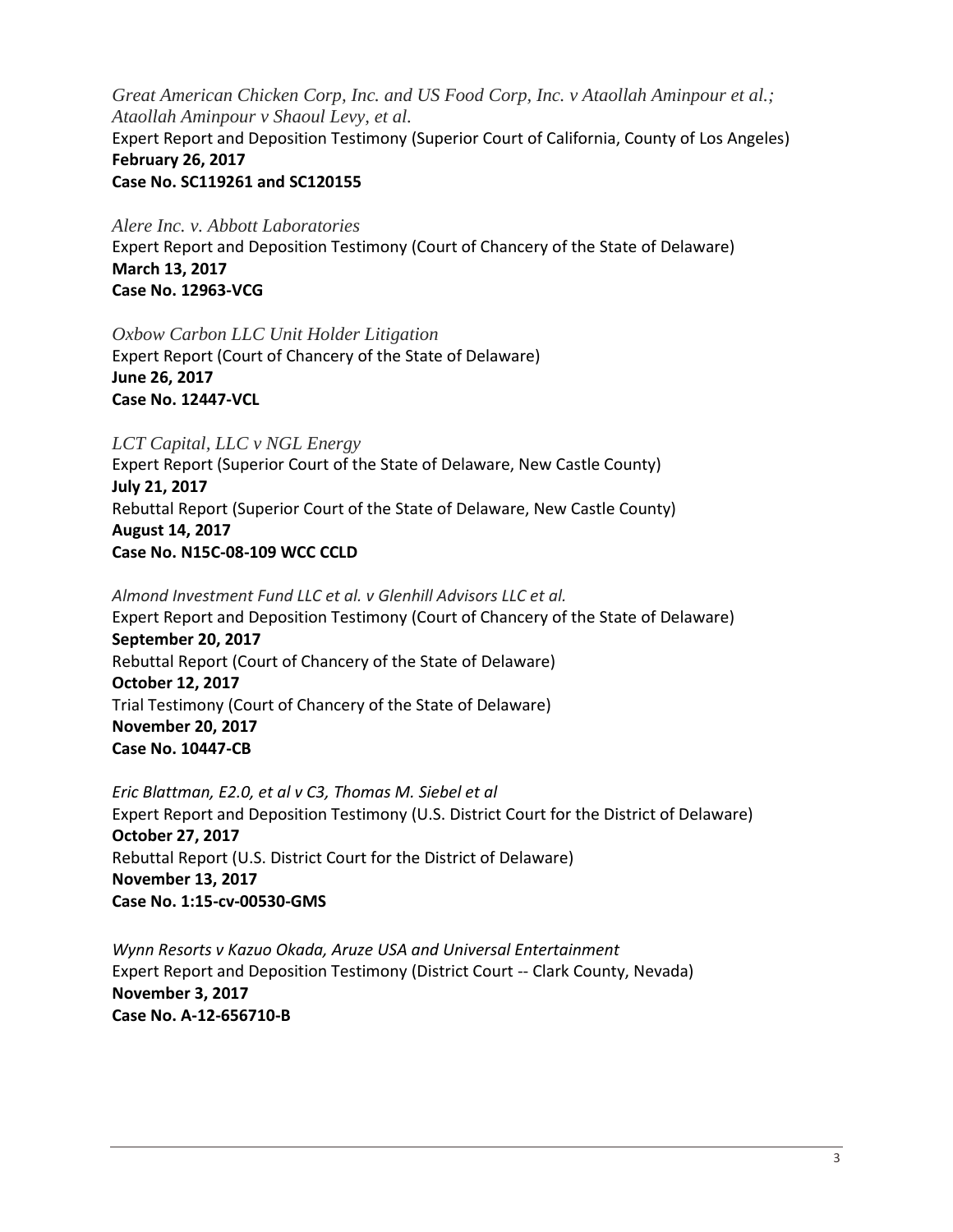*In re: ExamWorks Group, Inc.* Expert Report and Deposition Testimony (Court of Chancery of the State of Delaware) **November 10, 2017** Rebuttal Report (Court of Chancery of the State of Delaware) **December 6, 2017**  Supplemental Report (Court of Chancery of the State of Delaware) **September 14, 2018 Case No. 12688-VCL**

*Kyle Wheeler v The Gores Group, LLC*

Expert Report (Judicial Arbitration and Mediation Services, Inc., Los Angeles, California) **January 31, 2018** Rebuttal Report (Judicial Arbitration and Mediation Services, Inc., Los Angeles, California) **February 15, 2018 JAMS Ref. No. 1210034416**

*Renco Group et al v Steel Workers Pension Trust* Rebuttal Report and Deposition Testimony (American Arbitration Association, Pittsburgh, Pennsylvania) **March 7, 2018** Arbitration Testimony (American Arbitration Association, Pittsburgh, Pennsylvania) **March 22, 2018** 

*Darwin Deason v Fujifilm, Xerox et al* Expert Report (Supreme Court of the State of New York, County of New York) **April 10, 2018** Rebuttal Report (Supreme Court of the State of New York, County of New York) **April 20, 2018 Case No. 650675/2018**

*Steven Knurr et al v Orbital ATK et al* Expert Report (United States District Court Eastern District of Virginia) **August 24, 2018 Case No. 1:16-cv-01031-TSE-MSN**

*Yi Xiang et al v Inovalon, Goldman Sachs et al* Expert Report (United States District Court, Southern District of New York) **October 22, 2018 Case No. 1:16-cv-049323-VM-KNF**

*Size It and Mickey Segal v ASICS et al*  Expert Report and Deposition Testimony (Superior Court of the State of California for the County of Los Angeles) **December 7, 2018 Case No. BC 597769**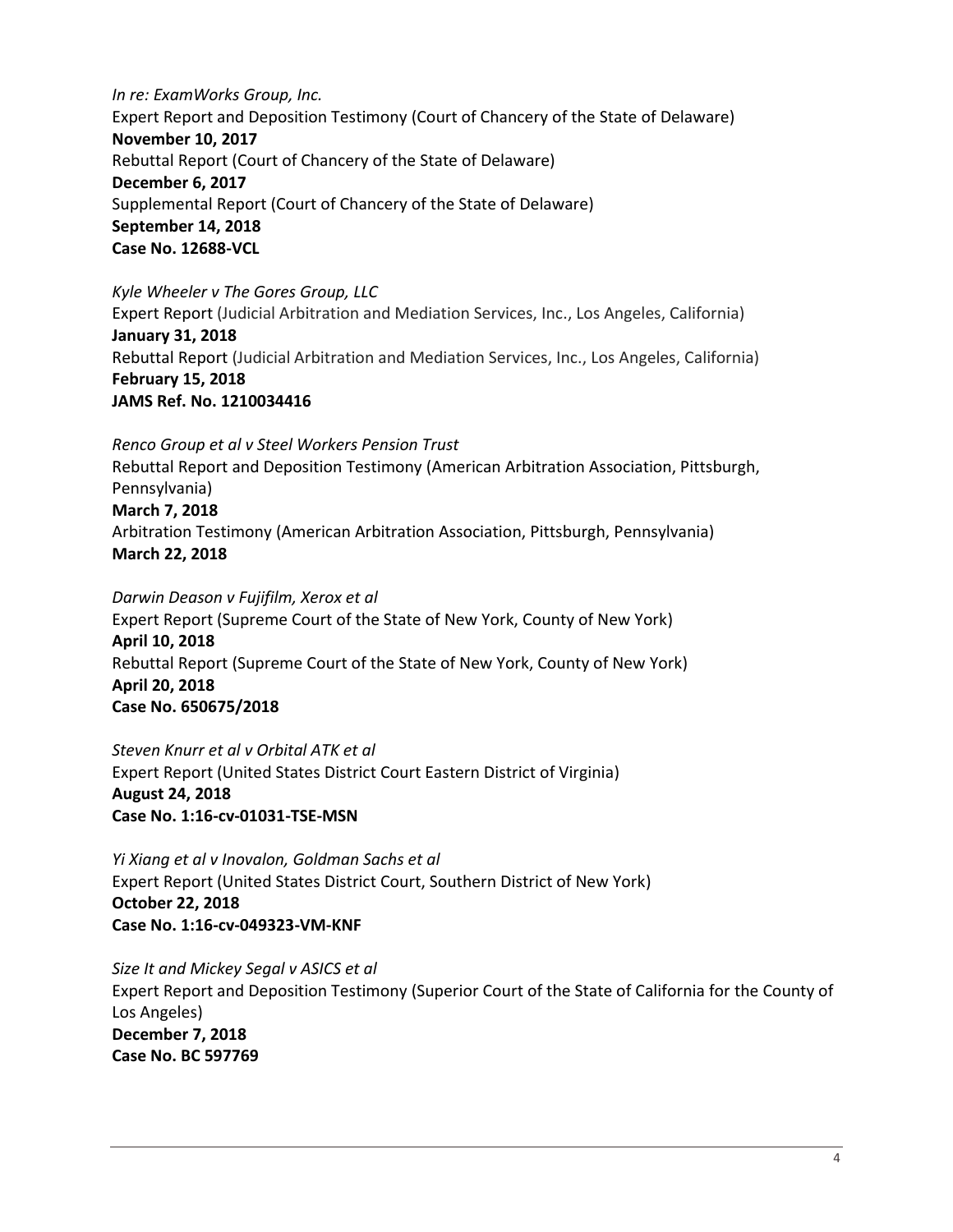*In re Nine West Holdings, Debtor* Expert Report (United States Bankruptcy Court, Southern District of New York) **December 21, 2018 Case No. 18-10947 (SCC)**

*American Realty Capital Properties (ARCP) et al v ARCP, Nicholas Schorsh et al* Expert Report and Deposition Testimony (United States District Court, Southern District of New York) **May 2, 2019 Case No. 1:15-mc-00040-AKH**

*In re Appraisal of Bob Evans Farms, Inc.*  Expert Report (Court of Chancery of the State of Delaware) **August 15, 2019 Case No. 2018 -0052-JRS**

*In re Tesla Motors, Inc. Stockholders Litigation*  Expert Report and Deposition Testimony (Court of Chancery of the State of Delaware) **August 26, 2019** Trial Testimony (Court of Chancery of the State of Delaware) **July 21 – 22, 2021 Case No. 12711-VCS**

*Kenneth L. Bullock et al v Woolpert, Inc. et al* Affidavit (Common Pleas Court of Greene County, Ohio General Division) **October 23, 2019 Case No. 2018 CV 0303**

*Petition for Certification of a Derivative Claim re Teva Pharmaceutical Industries Ltd.* Rebuttal Report (Economic Division of the Tel Aviv, Israel District Court) **December 8, 2019**

*Simon Property v Taubman Centers / Taubman Realty Group* Expert Report and Deposition Testimony (State of Michigan Circuit Court for the 6th Judicial Circuit Oakland County) **October 5, 2020** Rebuttal Report (State of Michigan Circuit Court for the  $6<sup>th</sup>$  Judicial Circuit Oakland County) **October 20, 2020 Case No. 2020-181675-CB**

*Selwyn Karp et al v First Connecticut Bancorp, John Patrick, Jr. et al*  Expert Report and Deposition Testimony (United States District Court for the District of Maryland) **November 9, 2020 Case No. 1:18-cv-02496**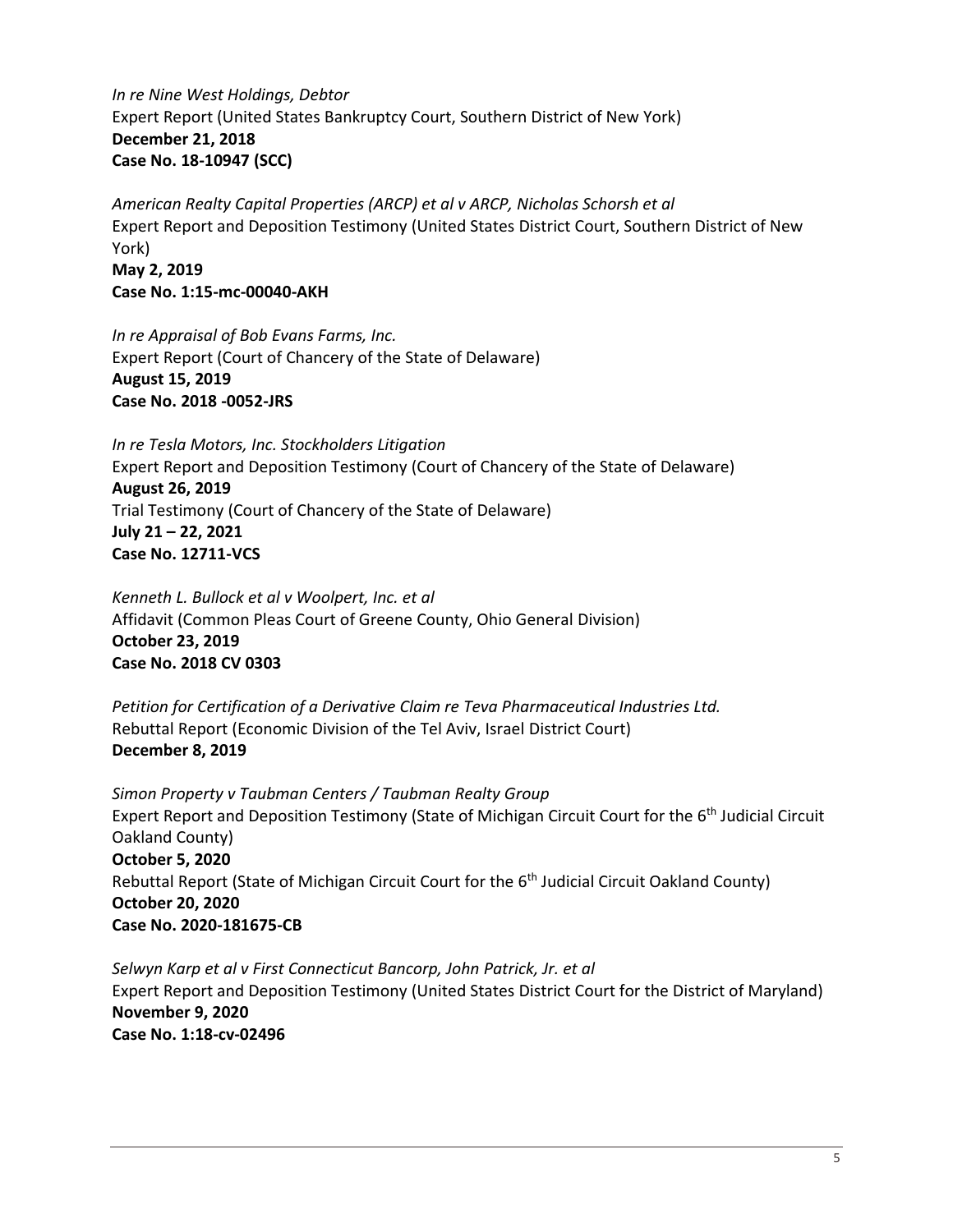*Snow Phipps and DecoPac v Kohlberg Partners*  Expert Report and Deposition Testimony (Court of Chancery of the State of Delaware) **November 20, 2020** Rebuttal Report (Court of Chancery of the State of Delaware) **December 4, 2020** Trial Testimony (Court of Chancery of the State of Delaware) **January 27, 2021 Case No. 2020-0282-KSJM**

*Chapter 7 Trustee for ITT Educational Services v Kevin Modany*  Expert Report and Deposition Testimony (United States District Court, Southern District of Indiana Indianapolis Division) **March 22, 2021 Case No. 1:18-cv-02182-JPH-TAB**

*Hawaii Ironworkers Pension et al v AMC Entertainment et al* Expert Report and Deposition Testimony (United States District Court for the Southern District of New York) **April 23, 2021** Reply Report (United States District Court for the Southern District of New York) **July 2, 2021 Case No. 18-cv-00299-AJN**

*Patrick Colacurcio et al v Insight Venture Partners*  Expert Report (United States District Court, Western District of Washington) **May 28, 2021 Case No. 2:20-cv-01856-RSM**

*Richard Tornetta et al v Tesla Inc. and Directors*  Expert Report (Court of Chancery of the State of Delaware) **June 24, 2021 Case No. 2018-0408-JRS**

*Pampa Energia v Petrobras International*  Expert Report (International Court of Arbitration – International Chamber of Commerce) **July 7, 2021 ICC Case No. 25255/MK**

*In re Oracle Derivative Litigation*  Expert Report and Deposition Testimony (Court of Chancery of the Stare of Delaware) **September 10, 2021** Rebuttal Report (Court of Chancery of the Stare of Delaware) **October 18, 2021 Case No. 2017-0337-SG**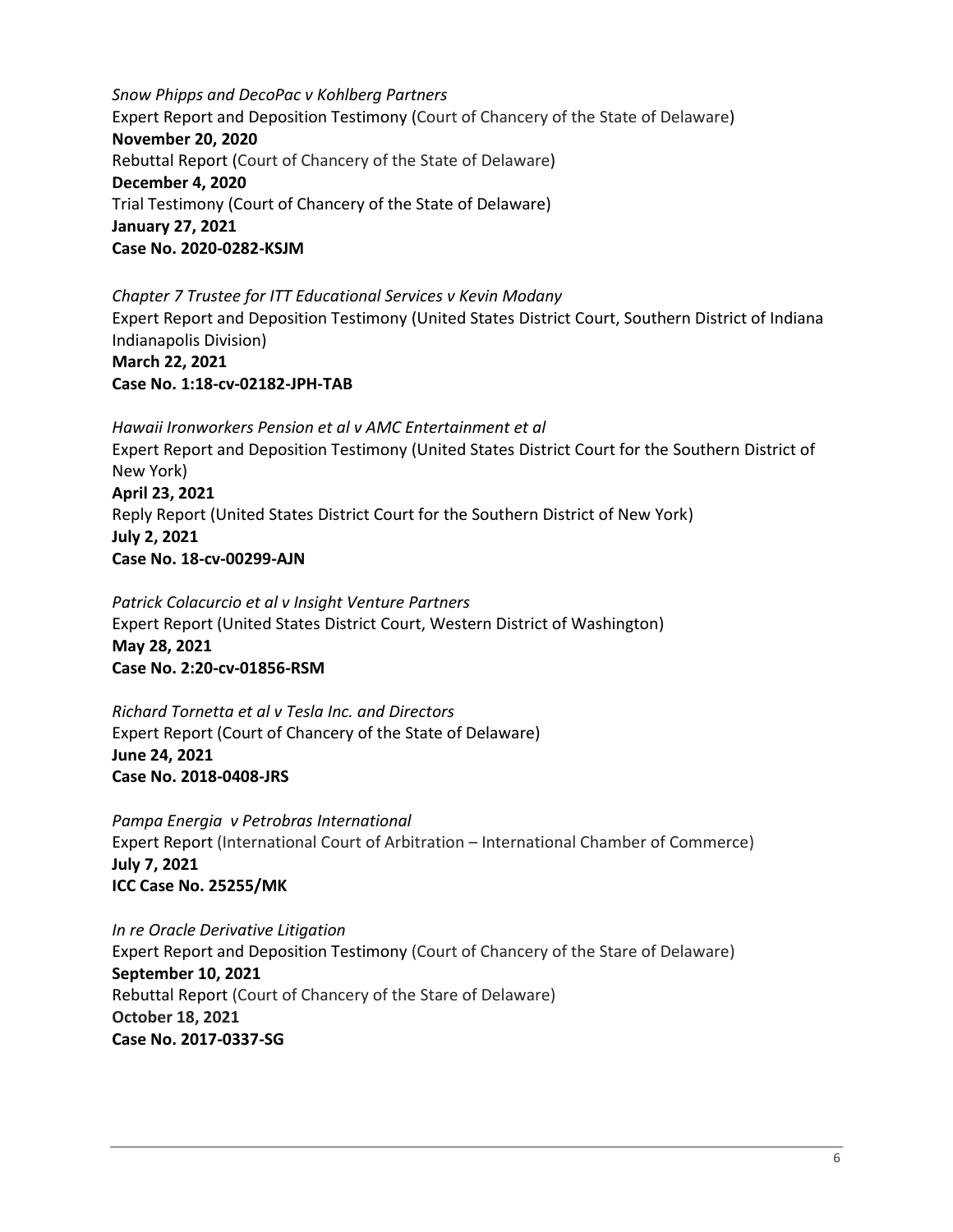*Robert Davidow v LRN Corporation et al*  Expert Report (Court of Chancery of the Stare of Delaware) **October 24, 2021** Expert Report (Court of Chancery of the Stare of Delaware) **November 23, 2021 Case No. 2019-0150-MTZ**

*Garda USA v Sun Capital Partners et al*  Expert Report (Supreme Court of the State of New York County of New York) **December 17, 2021**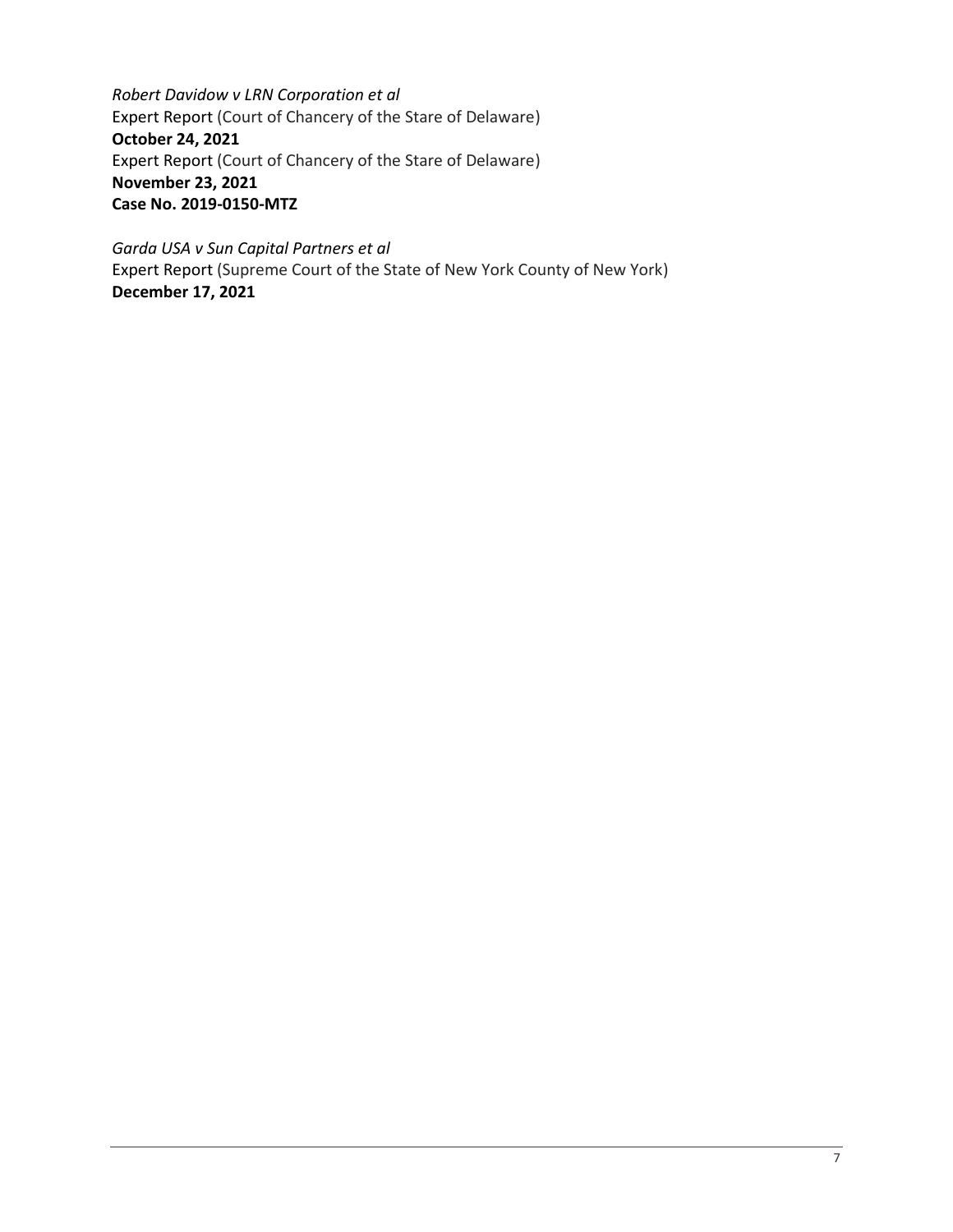## Testimony as a Corporate Director

*Smurfit-Stone Container Corp. Shareholder Litigation* Deposition Testimony (Court of Chancery of the State of Delaware) **April 14, 2011 Case Number 6164-VCP**

*Sabine Oil & Gas Corporation* Deposition Testimony (United States Bankruptcy Court, Southern District of New York) **January 25, 2016** Hearing Testimony (United States Bankruptcy Court, Southern District of New York) **February 8 - 9, 2016 Case Number 15-11835**

*GenOn Energy, Inc.*

Declaration (United States Bankruptcy Court, Southern District of Texas Houston Division) **October 2, 2017** Hearing Testimony (United States Bankruptcy Court, Southern District of Texas Houston Division) **October 3, 2017 Case Number 17-33695**

*In re: Toysrus, Inc., et al., Debtors*

Declaration (United State Bankruptcy Court for the Eastern District of Virginia Richmond Division) **October 26, 2017** Declaration (United State Bankruptcy Court for the Eastern District of Virginia Richmond Division) **November 9, 2017** Declaration (United State Bankruptcy Court for the Eastern District of Virginia Richmond Division) **May 24, 2018**  Declaration (United State Bankruptcy Court for the Eastern District of Virginia Richmond Division) **May 24, 2018**  Declaration (United State Bankruptcy Court for the Eastern District of Virginia Richmond Division) **May 25, 2018**  Declaration (United State Bankruptcy Court for the Eastern District of Virginia Richmond Division) **May 25, 2018**  Deposition Testimony **(**United State Bankruptcy Court for the Eastern District of Virginia Richmond Division) **July 11, 2018** Declaration (United State Bankruptcy Court for the Eastern District of Virginia Richmond Division) **July 18, 2018** 

**Case No. 17-34665 (KLP)**